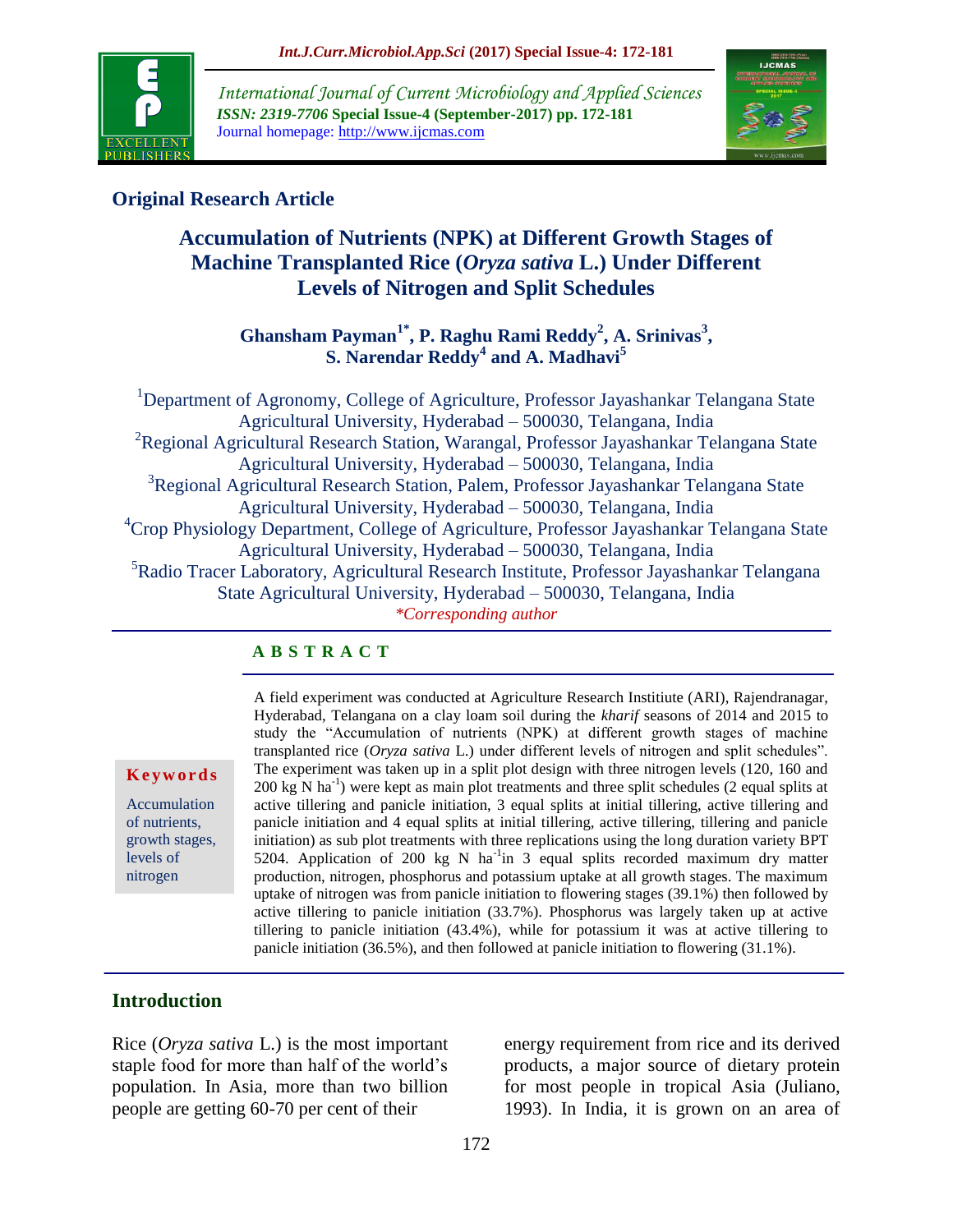44.1 m ha with a production of 106.7 mt with a productivity of 2.42 t  $ha^{-1}$ . In Telangana state, rice is also the principal food crop cultivated throughout the state. The crop is cultivated in an area of about 2.01 m ha with an annual production of 6.62 m t and productivity of  $3.29$  t ha<sup>-1</sup> (Statistical Year Book, 2015). At the current population growth rate (1.5%), the rice requirement of India by 2025 would have to be around 125 m t (Kumar *et al.,* 2009). In India, area under rice is expected to be reduced from 44.1 to about 40.0 m ha in the next 15-20 years and most of this reduction is attributed to water shortage and rapid urbanization. Plateauing of rice yield coupled with restriction on area expansion, shortage of water, labour (Zheng *et al.,* 2004) and the need to achieve projected targets of about 125 m t by 2025 are the major challenges facing Indian researchers. To safeguard and sustain the food security in India, it is quite important to increase the productivity of rice under limited resources, especially land and water. Hence, the major challenges are to produce more rice per unit amount of natural resource. Among nutrients, nitrogen is the most important limiting element in rice growth and it is required in large amount (Jayanthi *et al.,* 2007). Additionally, rice production has heavy system losses of nitrogen when applied as inorganic sources in puddled field (Fillery *et al.,* 1984). Yield increase in magnitude of 70-80% of field rice could be obtained by the application of nitrogen fertilizer (IFC, 1982), a prime nutrient for protein and carbohydrate synthesis, growth and development of plant body. Mohammadin (2002) noted that limitation of nitrogen in any growth phase of the plant growth causes reduction in yield. Optimum dose of nitrogen fertilization plays a vital role in growth and development of rice plant, thus lower dose of nitrogen seriously hampered its growth which drastically

reduces yield. Synchrony of nitrogen supply with crop demand is essential in order to ensure adequate quantity of uptake and utilization and optimum yield, therefore rate and timing of nitrogen application are critical in terms of their effects on yield and are important crop management practices for improving nitrogen use efficiency and crop yields (Fageria and Baligar, 2005). Therefore, the present study was undertaken to evolve the best combination of nitrogen level and split schedules on higher productivity under machine transplanted rice cultivation.

### **Materials and Methods**

The experiment was conducted during *kharif* season of 2014 and 2015 at Rice Section experimental site of the Agricultural Research Institute (ARI), Rajendranagar, Hyderabad located at  $17^{\circ}32'$  N latitude,  $78^{\circ}$ 40' E longitude and at an altitude of 542.3 m above mean sea level. The soil was clay loam in texture, moderately alkaline in reaction with mean pH (8.1), organic carbon (1.37%) and electrical conductivity (1.42  $d$ sm<sup>-1</sup>) with low available nitrogen (230 kg) ha<sup>-1</sup>), high available phosphorus (41.5 kg ha<sup>-1</sup>) <sup>1</sup>) and potassium  $(532.5 \text{ kg} \text{ ha}^{-1})$ . The experiment was laid out in a split plot design where main plot treatments consisted of three N levels:  $N_1$ =120,  $N_2$ =160 and  $N_3$ =200  $kg$  ha<sup>-1</sup> and sub plot treatments were split schedules:  $S_1=2$  equal splits at active tillering (AT) and panicle initiation (PI),  $S_2=3$  equal splits at initial tillering (IT), active tillering (AT) and panicle initiation (PI) and  $S_3=4$  equal splits at initial tillering, (IT), active tillering (AT), tillering (T) and panicle initiation (PI) with three replications. Nitrogen was applied as urea while, 60 kg  $P_2O_5$  kg ha<sup>-1</sup> as single super phosphate (SSP) and potassium @ 40 kg  $K_2O$  ha<sup>-1</sup> as muriate of potash (MOP) was applied to all the treatments uniformly as basal. The long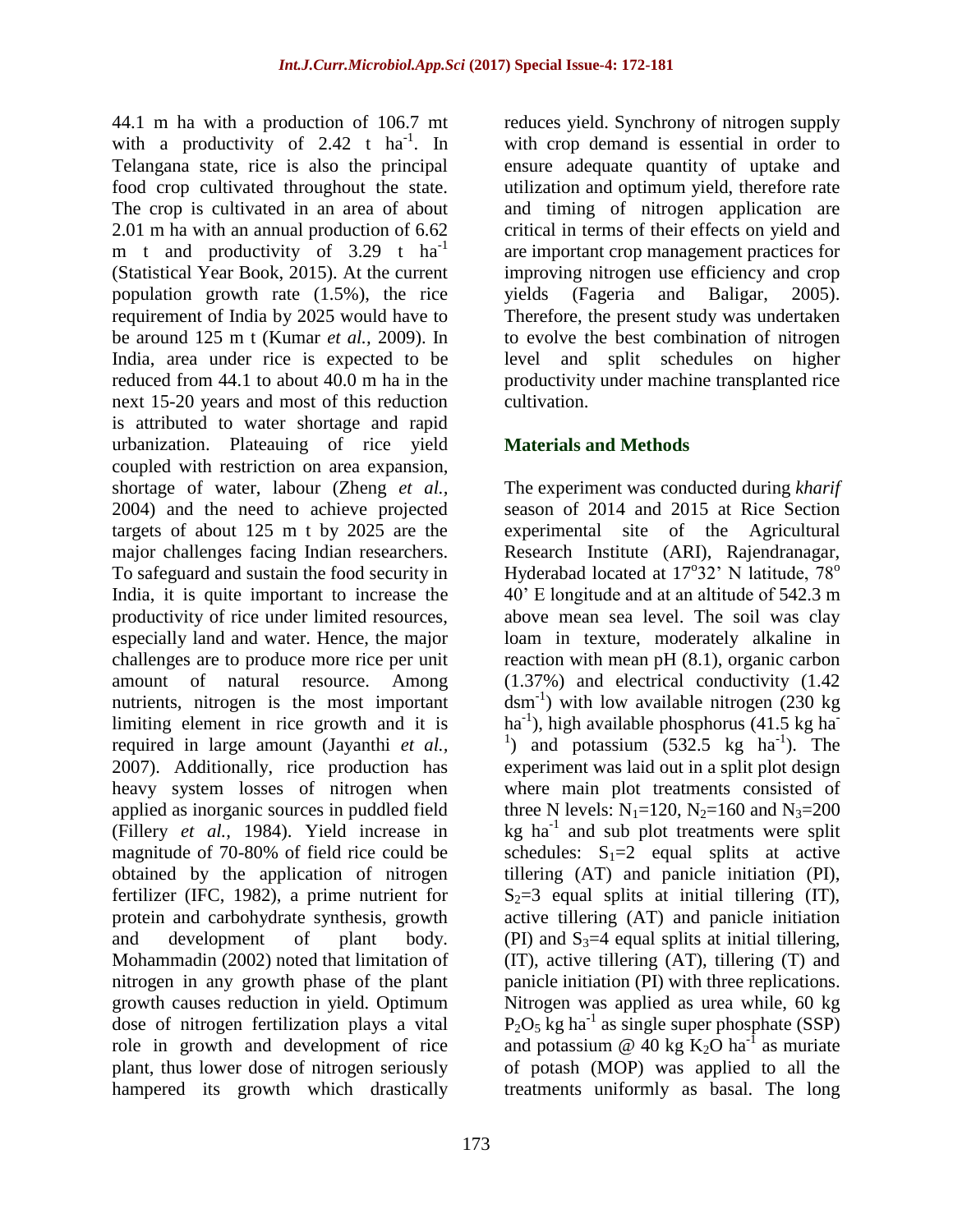duration (150 days) variety BPT 5204 was used in the experiment and was machine transplanted using 15 days old seedlings spaced at 30 x 16 cm. Individual plots were 7.2 m x 3.0 m and borders were made 30 cm high and wide using soil bunds to avoid N contamination between plots. Data collected were statistically analysed and presented in pooled means.

### **Results and Discussion**

## **Dry matter production**

Maximum dry matter was produced with the application of 200 kg N  $\mathrm{ha}^{-1}$  at all growth stages and was at par with application of 160  $kg \ N$  ha<sup>-1</sup> (Table 1). It was significantly higher than application of 120 kg N ha<sup>-1</sup> at all growth stages. The increase on dry matter was 27.0 % at active tillering, 20.5 % at panicle initiation, 13.6 % at flowering and 9.4% at maturity with application of 200 kg N ha<sup>-1</sup> over 120 kg N ha<sup>-1</sup>. Application of  $200 \text{ kg N}$  ha<sup>-1</sup> also increased the dry matter production by 7.5% at active tillering, 11.5% at panicle initiation, 4.7% at maturity. Increased nitrogen availability at higher level of N might have been responsible for profuse tillering and plant height and hence higher dry matter accumulation. Significantly lowest dry matter was produced with application of 120 kg N  $ha^{-1}$ at all stages of growth in both years and in pooled means. Similar results were obtained by Meena*et al.,* (2003) and Babu*et al.,* (2013).

Maximum dry matter production was recorded with 3 equal split applications at all stages. The increase in dry matter production with 3 and 4 equal splits over 2 equal splits was 23.9 % and 22.3 % at active tillering, 16.5% and 12.5 % at panicle initiation, 14.7% and 14.5% at flowering and 3.2% and 1.4% at maturity. This might be due to favourable vegetative growth and development as they received adequate supply of nitrogen at the critical stages. This resulted in higher plant height, number of tillers, leaf area index and crop growth rate which contributed to higher dry matter production through increased photosynthetic activity of leaves. Youseftabar *et al.,* (2012) and Postmasari*et al.,* (2007) found similar results were 3 equal split recorded highest dry matter production.

# **Nitrogen uptake (kg ha-1 )**

Nitrogen uptake of the crop was significantly influenced by nitrogen levels and stages of application. Nitrogen uptake increased rapidly from active tillering to flowering then it continued to increase to maturity at a decreasing rate. Highest N uptake was observed at maturity stage. Increase in N application level showed increased in N uptake at all growth stages (Table 1).

Maximum N uptake  $(31.2 \text{ kg ha}^{-1})$  at active tillering, 82.4  $kg$  ha<sup>-1</sup> at panicle initiation, 134.0  $\text{kg}$  ha<sup>-1</sup> at flowering and 144.2 kg ha<sup>-1</sup> at maturity) was observed with the application of 200 kg N  $ha^{-1}$  and was at par with the application of 160 kg N ha<sup>-1</sup> (123.5)  $kg$  ha<sup>-1</sup>) at flowering only.

Application of 200  $kg$  N  $ha^{-1}$  recorded significantly higher N uptake as compared to application of  $160 \text{ kg}$  N ha<sup>-1</sup> at active tillering, panicle initiation and maturity (3.5, 9.8 and 9.4 kg ha<sup>-1</sup> respectively) and 120 kg N ha<sup>-1</sup> at active tillering, panicle initiation, flowering and maturity (6.0, 18.0, 25.1 and 21.4 kg N  $ha^{-1}$ respectively). The uptake being the product of nutrient content and dry mass accumulation, the increase in nutrient uptake by crop at higher dose of nitrogen might be due to increased availability of nutrients and higher grain and straw yields.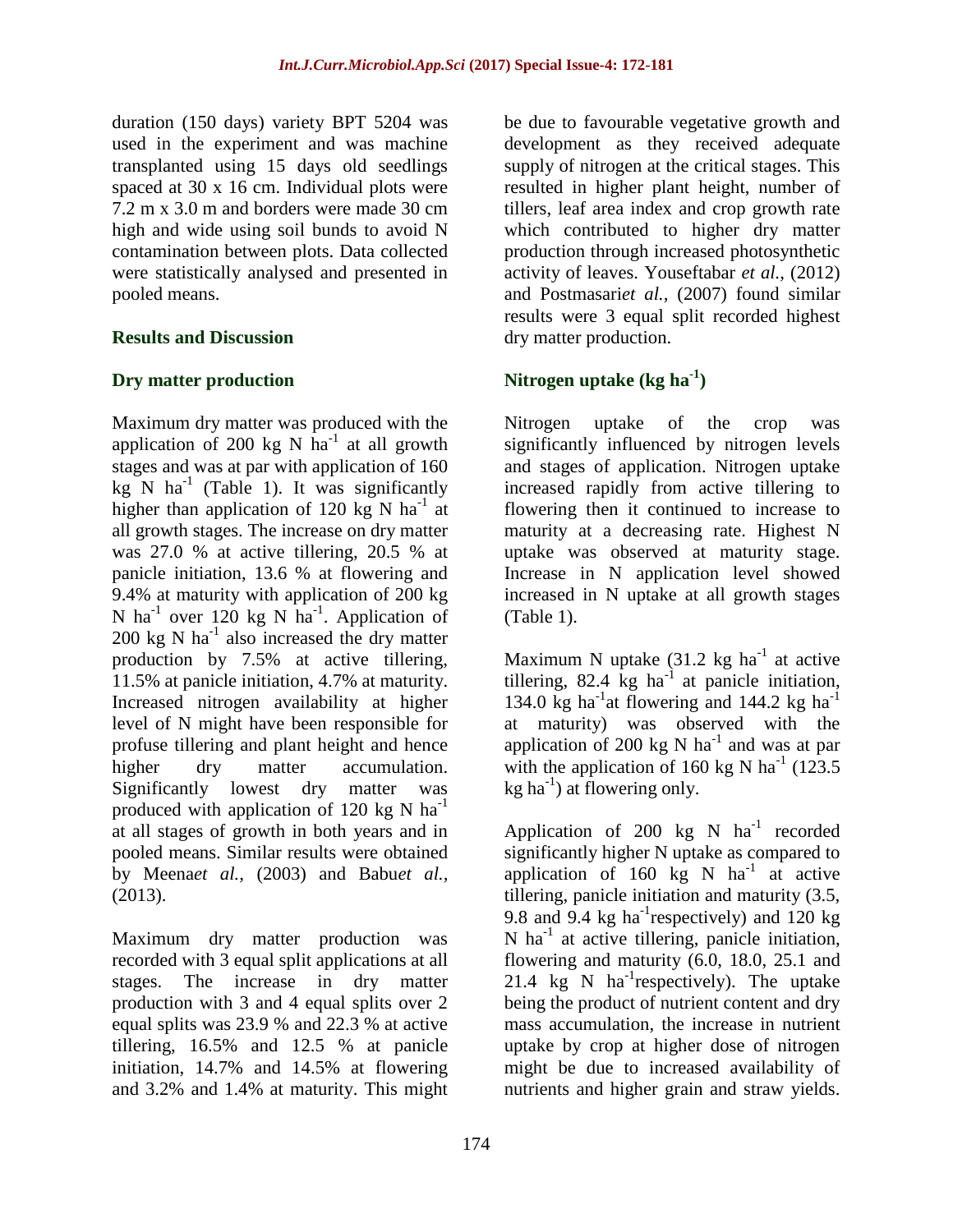Similarly, Meena*et al.,* (2002) and Panday*et al.,* (2007) observed highest N uptake with application of 200 kg  $\overline{N}$  ha<sup>-1</sup>. Fageria and Baligar (2001) also reported that nitrogen uptake increased with the advancement of the crop growth age up to the flowering stage and thereafter decreased. Lowest N uptake was recorded with application of 120  $kg$  N ha<sup>-1</sup> at all growth stages and was at par with application of  $160 \text{ kg}$  N ha<sup>-1</sup> at active tillering and flowering.

Three equal split applications recorded maximum N uptake, that is,  $31.1 \text{ kg } \text{ha}^{-1}$  at active tillering, 79.2  $kg$  ha<sup>-1</sup> at panicle initiation,  $130.6 \text{ kg}$  ha<sup>-1</sup> at flowering and 136.4 kg ha<sup>-1</sup> at harvest. Both 3 and 4 equal split applications recorded significantly higher N uptake as compared to 2 equal splits at all growth stages. Three equal splits recorded 7.7 kg ha<sup>-1</sup> at active tillering, 13.7 kg ha<sup>-1</sup> at panicle initiation, 21.6 kg ha<sup>-1</sup> at flowering and 6.6 kg ha<sup>-1</sup> at harvest more N uptake as compared to 2 equal splits. These results are similar to those found by Mahajan and Sekhar (2010), Chaudhary *et al.,* (2013) and Tari and Amiri (2015). The interactive effect of nitrogen levels and stages of application were found to be nonsignificant on N uptake at all growth stages.

The average nitrogen absorption levels in the rice plants were 28.0, 45.1, 52.3 and 8.5 kg ha<sup>-1</sup> at periods from transplanting to active tillering, active tillering to panicle initiation, panicle initiation to flowering and flowering to maturity respectively (Table 2).

Across the whole growth period, the highest amount of nitrogen was accumulated from panicle initiation to flowering (39.1%), then followed by active tillering to panicle initiation stages (33.7%), transplanting to active tillering (20.9%) and lowest nitrogen accumulation was from flowering to maturity (6.3%).

Additionally, highest nitrogen accumulation was observed when highest nitrogen application rate of 200 kg  $\overline{N}$  ha<sup>-1</sup> was used and was at par with application of 160 kg N ha<sup>-1</sup> but significantly higher as compared to 120 kg  $\overline{N}$  ha<sup>-1</sup> at transplanting to active tillering and from active tillering to panicle initiation. In terms of stages of application, maximum nitrogen accumulation was observed with 3 equal splits at initial tillering, active tillering and panicle initiation stages at early stages that is, transplanting to active tillering and from active tillering to panicle initiation. From flowering to maturity, 2 equal splits recorded highest nitrogen accumulation which must be due to higher proportion of nitrogen applied at panicle initiation stage as compared to 3 and 4 equal splits.

# **Phosphorus uptake (kg ha-1 )**

Phosphorus uptake of the crop was significantly influenced by nitrogen levels and stages of application at all growth stages. Phosphorus uptake increased rapidly from active tillering to panicle initiation, and then it continues to increase at a decreasing rate to flowering. The P uptake rate from flowering to maturity was lower as compared to the previous stage (Table 1).

Highest and significant P uptake  $(7.6 \text{ kg ha}^{-1})$ at active tillering,  $23.4 \text{ kg}$  ha<sup>-1</sup> at panicle initiation,  $32.5 \text{ kg}$  ha<sup>-1</sup> at flowering and  $35.0$ kg ha<sup>-1</sup> at harvest) was recorded when  $200$  $kg$  N ha<sup>-1</sup> was applied and was at par with application of  $160 \text{ kg}$  N ha<sup>-1</sup> at panicle initiation, flowering and at harvesting.. The increase in P uptake with application of 200 kg N ha $^{-1}$  as compared to application of 120  $\overline{kg}$  N ha<sup>-1</sup>at active tillering is 1.4 kg ha<sup>-1</sup>. Application of 160 kg N  $ha^{-1}$  recorded on par P uptake with application of 120 kg N ha<sup>-1</sup> at active tillering, panicle initiation and at harvest but was significantly higher (6.0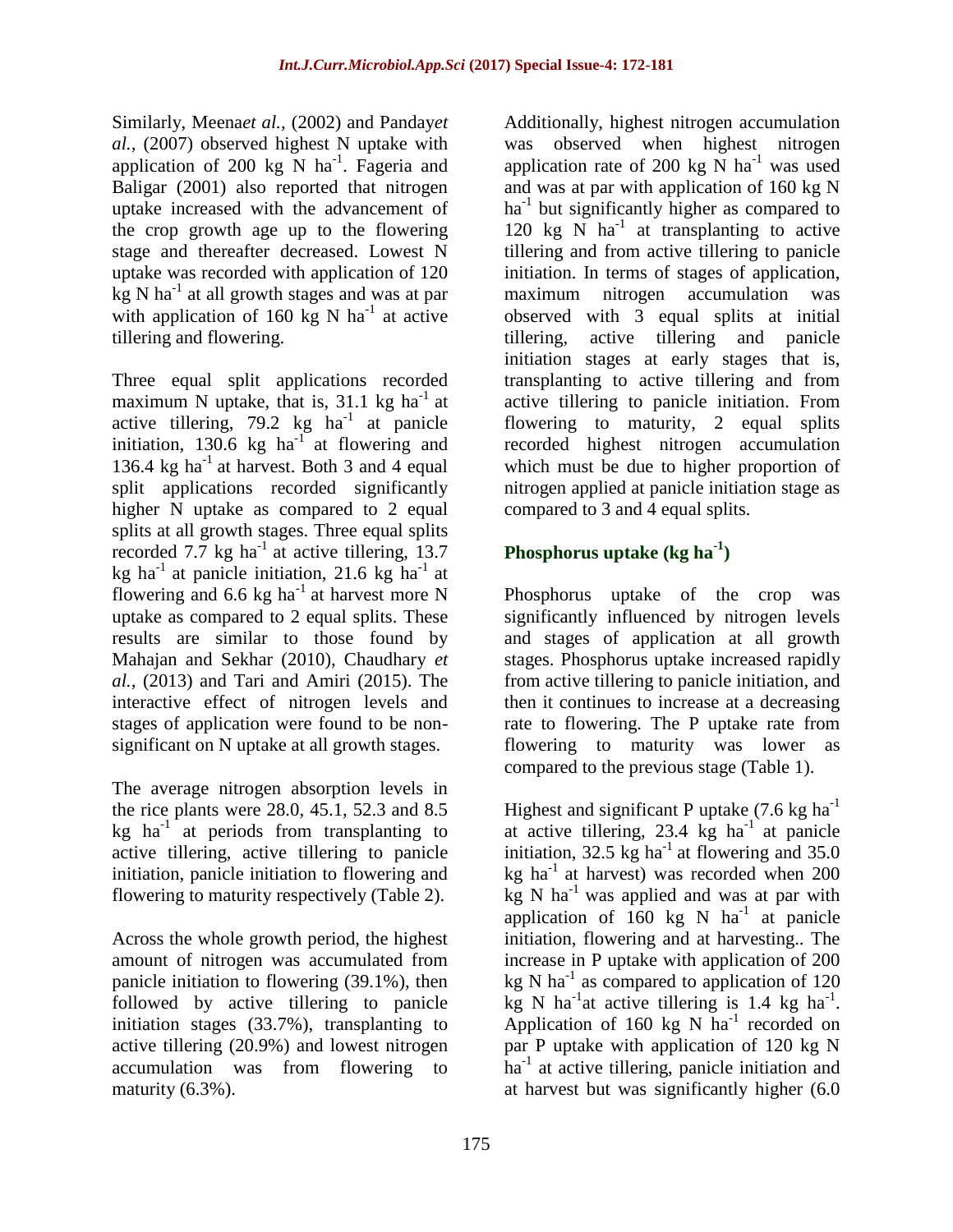kg P ha-1 ) at flowering. Majumdar *et al.,* (2005) explained that nitrogen had a complimentary effect on availability of P, thus enhanced uptake of N resulted in enhancement in the uptake of P. Application of 120 kg N ha<sup>-1</sup> recorded lowest P uptake at all growth stages.

Three equal split applications recorded maximum phosphorus uptake (6.6, 21.6, 28.8 and 32.8  $kg$  P ha<sup>-1</sup> at active tillering, panicle initiation, flowering and at harvest) and was at par with 4 equal splits. The 3 equal split recorded significantly higher phosphorus uptake as compared to 2 equal splits, a difference of 2.4, 6.3, 9.0 and 9.1 kg  $\overline{P}$  ha<sup>-1</sup> at active tillering, panicle initiation, flowering and at harvest, respectively. The interactive effect of nitrogen levels and split schedules were found to be non-significant on P uptake at all growth stages.

Average phosphorus uptake was 6.3, 13.5, 8.3 and 3.0 kg  $ha^{-1}$ at periods from transplanting to active tillering, active tillering to panicle initiation, panicle initiation to flowering and flowering to maturity respectively (Table 3). Unlike nitrogen uptake, maximum phosphorus uptake was observed at active tillering to panicle initiation (43.4%), followed by panicle initiation to flowering (26.7%), transplanting to active tillering (20.6%) and least at flowering to maturity (9.6%). Generally, it could be concluded that phosphorus uptake increased with increase nitrogen application rate. Three equal split applications at initial tillering, active tillering and panicle initiation provide best environment for maximum phosphorus uptake.

**Fig.1** Correlation between grain yield and total uptake of nitrogen, phosphorus and potassium in response to nitrogen levels (top) and stages of application (bottom) in machine transplanted rice

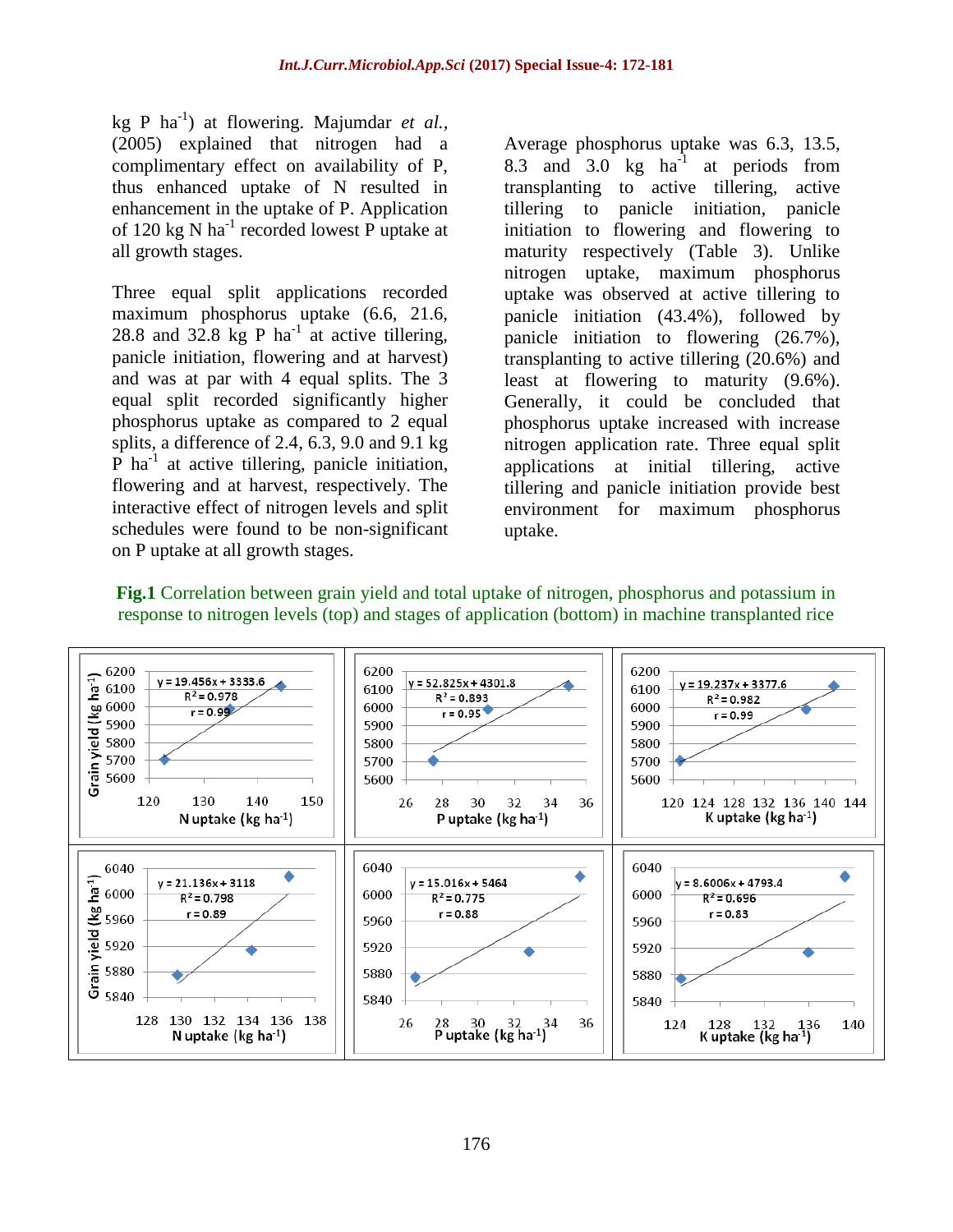## **Table.1** NPK uptake at different growth stages as influenced by different nitrogen levels and split schedules in machine transplanted rice (pooled means)

| Treatments                  |                         | Dry matter production |           |           | Nutrient uptake $(kg ha-1)$ |           |           |            |           |           |           |           |           |           |           |           |           |
|-----------------------------|-------------------------|-----------------------|-----------|-----------|-----------------------------|-----------|-----------|------------|-----------|-----------|-----------|-----------|-----------|-----------|-----------|-----------|-----------|
|                             |                         | $(\text{kg m}^{-2})$  |           |           | Nitrogen                    |           |           | Phosphorus |           |           | Potassium |           |           |           |           |           |           |
|                             |                         | AT                    | PI        | FL        | Mat                         | AT        | PI        | FL         | Mat       | AT        | PI        | FL        | Mat       | AT        | PI        | FL        | Mat       |
| Nitrogen levels $(kg ha-1)$ |                         |                       |           |           |                             |           |           |            |           |           |           |           |           |           |           |           |           |
| $N_1 - 120$                 |                         | 0.13                  | 0.62      | 1.43      | 1.33                        | 25.2      | 64.4      | 118.9      | 122.8     | 5.0       | 16.6      | 22.8      | 27.5      | 22.1      | 65.6      | 111.2     | 120.8     |
| $N_2 - 160$                 |                         | 0.15                  | 0.66      | 1.55      | 1.40                        | 27.7      | 72.6      | 123.5      | 134.8     | 6.2       | 19.3      | 28.8      | 30.5      | 26.7      | 74.6      | 118.1     | 137.5     |
| $N_3 - 200$                 |                         | 0.16                  | 0.73      | 1.62      | 1.47                        | 31.2      | 82.4      | 134.0      | 144.2     | 7.6       | 23.4      | 32.5      | 35.0      | 30.1      | 87.3      | 125.8     | 141.2     |
| SEM <sub>±</sub>            |                         | 0.03                  | 0.13      | 0.06      | 0.07                        | 1.2       | 2.8       | 2.8        | 2.7       | 0.5       | 1.6       | 1.7       | 1.6       | 1.5       | 3.6       | 3.2       | 1.7       |
| $CD$ (p=0.05)               |                         | 0.08                  | 0.36      | 0.17      | 0.10                        | 3.3       | 7.8       | 7.7        | 7.5       | 1.4       | 4.2       | 4.5       | 5.0       | 4.1       | 10.0      | 7.7       | 4.4       |
| Stages of application       |                         |                       |           |           |                             |           |           |            |           |           |           |           |           |           |           |           |           |
| $S_1$ - 2 equal split       |                         | 0.13                  | 0.61      | 1.40      | 1.38                        | 23.4      | 65.5      | 119.0      | 129.8     | 5.0       | 16.0      | 23.1      | 26.5      | 20.5      | 69.1      | 116.1     | 124.5     |
| $S_2$ - 3 equal splits      |                         | 0.16                  | 0.71      | 1.60      | 1.42                        | 31.1      | 79.2      | 130.6      | 136.4     | 7.4       | 23.3      | 32.1      | 35.6      | 30.9      | 82.8      | 122.4     | 139.2     |
| $S_3$ - 4 equal splits      |                         | 0.15                  | 0.69      | 1.60      | 1.40                        | 29.2      | 75.1      | 129.6      | 134.2     | 6.6       | 21.6      | 28.8      | 32.8      | 27.7      | 75.6      | 117.6     | 135.9     |
| SEM <sub>±</sub>            |                         | 0.03                  | 0.19      | 0.04      | 0.01                        | 1.2       | 3.3       | 3.1        | 1.5       | 0.8       | 0.8       | 1.9       | 1.7       | 1.5       | 3.1       | 1.7       | 2.8       |
| $CD$ (p=0.05)               |                         | 0.06                  | 0.42      | 0.09      | 0.02                        | 2.7       | 7.1       | 6.7        | 3.3       | 2.3       | 2.1       | 4.8       | 5.2       | 3.5       | 7.9       | 3.8       | <b>NS</b> |
| $N \times S$                | <b>SEM</b> <sup>+</sup> | 0.04                  | 0.33      | 0.07      | 0.01                        | 2.1       | 5.6       | 5.3        | 2.6       | 0.2       | 0.4       | 0.3       | 0.4       | 2.0       | 3.0       | 3.0       | 4.6       |
|                             | $CD (p=0.05)$           | <b>NS</b>             | <b>NS</b> | <b>NS</b> | <b>NS</b>                   | <b>NS</b> | <b>NS</b> | <b>NS</b>  | <b>NS</b> | <b>NS</b> | <b>NS</b> | <b>NS</b> | <b>NS</b> | <b>NS</b> | <b>NS</b> | <b>NS</b> | <b>NS</b> |
| $S \times N$                | SEM <sub>±</sub>        | 0.05                  | 0.30      | 0.09      | 0.01                        | 2.1       | 5.4       | 7.4        | 3.5       | 0.3       | 0.3       | 0.3       | 0.5       | 2.2       | 2.5       | 4.9       | 3.9       |
|                             | $CD (p=0.05)$           | <b>NS</b>             | <b>NS</b> | <b>NS</b> | <b>NS</b>                   | <b>NS</b> | <b>NS</b> | <b>NS</b>  | <b>NS</b> | <b>NS</b> | <b>NS</b> | <b>NS</b> | <b>NS</b> | <b>NS</b> | <b>NS</b> | <b>NS</b> | <b>NS</b> |

*AT = active tillering, PI = panicle initiation, FL = flowering, Mat = maturity*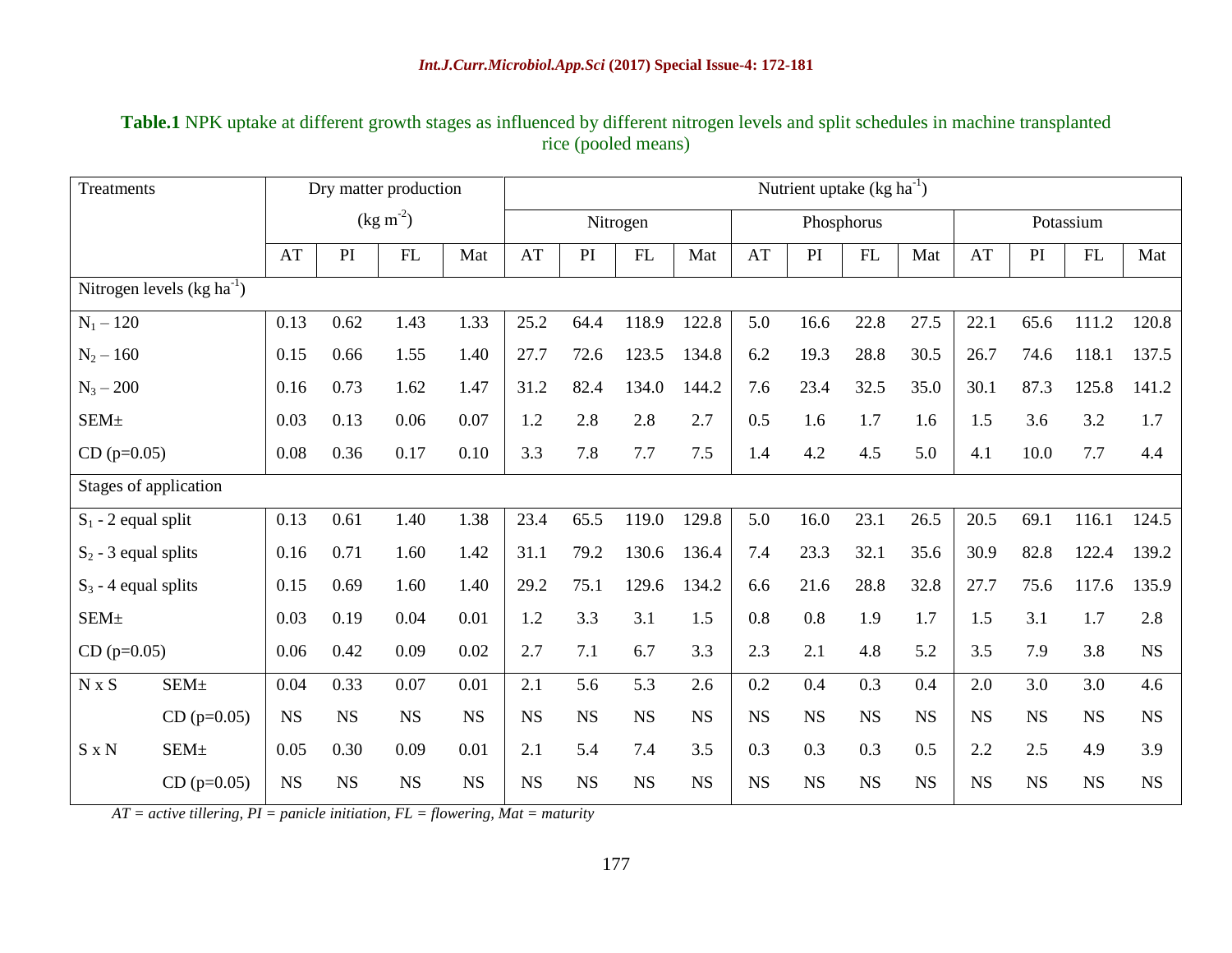| Treatments                                 | Transplanting to<br>active tillering | Active tillering<br>to panicle<br>initiation | Panicle<br>initiation to<br>flowering | Flowering<br>to maturity |  |  |  |  |  |
|--------------------------------------------|--------------------------------------|----------------------------------------------|---------------------------------------|--------------------------|--|--|--|--|--|
| Nitrogen levels $(kg ha-1)$                |                                      |                                              |                                       |                          |  |  |  |  |  |
| $N_1 - 120$                                | 25.2                                 | 39.2                                         | 54.5                                  | 3.9                      |  |  |  |  |  |
| $N_2 - 160$                                | 27.7                                 | 44.9                                         | 50.9                                  | 11.3                     |  |  |  |  |  |
| $N_3 - 200$                                | 31.2                                 | 51.2                                         | 51.6                                  | 10.2                     |  |  |  |  |  |
| SEM <sub>±</sub>                           | 1.2                                  | 3.9                                          | 1.7                                   | 1.3                      |  |  |  |  |  |
| $CD (p=0.05)$                              | 3.3                                  | 8.7                                          | <b>NS</b>                             | 2.6                      |  |  |  |  |  |
| <b>Stages of application</b>               |                                      |                                              |                                       |                          |  |  |  |  |  |
| $S_1$ - 2 equal split at AT and PI         | 23.4                                 | 42.1                                         | 53.5                                  | 10.8                     |  |  |  |  |  |
| $S_2$ - 3 equal splits at IT, AT and PI    | 31.1                                 | 48.1                                         | 51.4                                  | 5.8                      |  |  |  |  |  |
| $S_3$ - 4 equal splits at It, AT, T and PI | 29.2                                 | 45.9                                         | 54.5                                  | 4.6                      |  |  |  |  |  |
| SEM <sub>±</sub>                           | 1.2                                  | 3.5                                          | 2.4                                   | 2.5                      |  |  |  |  |  |
| $CD (p=0.05)$                              | 2.7                                  | <b>NS</b>                                    | <b>NS</b>                             | 5.1                      |  |  |  |  |  |

**Table.2** Effect of nitrogen levels and stages of application on nitrogen uptake (kg ha<sup>-1</sup>) by machine transplanted rice at different growth stages

*AT = active tillering, PI = panicle initiation, FL = flowering, Mat = maturity*

#### **Table.3** Effect of nitrogen levels and stages of application on phosphorus uptake (kg ha<sup>-1</sup>) by machine transplanted rice at different growth stages

| Treatments                                 | Transplanting to<br>active tillering | Active tillering to<br>panicle initiation | Panicle initiation<br>to flowering | Flowering<br>to maturity |  |  |  |  |
|--------------------------------------------|--------------------------------------|-------------------------------------------|------------------------------------|--------------------------|--|--|--|--|
| Nitrogen levels $(kg ha^{-1})$             |                                      |                                           |                                    |                          |  |  |  |  |
| $N_1 - 120$                                | 5.0                                  | 11.6                                      | 6.2                                | 4.7                      |  |  |  |  |
| $N_2 - 160$                                | 6.2                                  | 13.1                                      | 9.5                                | 1.7                      |  |  |  |  |
| $N_3 - 200$                                | 7.6                                  | 15.8                                      | 9.1                                | 2.5                      |  |  |  |  |
| <b>SEM</b> <sup>+</sup>                    | 0.2                                  | 0.9                                       | 1.2                                | 0.5                      |  |  |  |  |
| $CD (p=0.05)$                              | 0.4                                  | 2.2                                       | 2.9                                | 1.3                      |  |  |  |  |
| Stages of application                      |                                      |                                           |                                    |                          |  |  |  |  |
| $S_1$ - 2 equal split at AT and PI         | 5.0                                  | 11.0                                      | 7.1                                | 3.4                      |  |  |  |  |
| $S_2$ - 3 equal splits at IT, AT and PI    | 7.4                                  | 15.9                                      | 8.8                                | 3.5                      |  |  |  |  |
| $S_3$ - 4 equal splits at It, AT, T and PI | 6.6                                  | 15.0                                      | 7.2                                | 4.0                      |  |  |  |  |
| <b>SEM</b> <sup>+</sup>                    | 0.1                                  | 1.3                                       | 0.3                                | 0.4                      |  |  |  |  |
| $CD (p=0.05)$                              | 0.3                                  | 3.0                                       | 0.7                                | <b>NS</b>                |  |  |  |  |

*AT = active tillering, PI = panicle initiation, FL = flowering, Mat = maturity*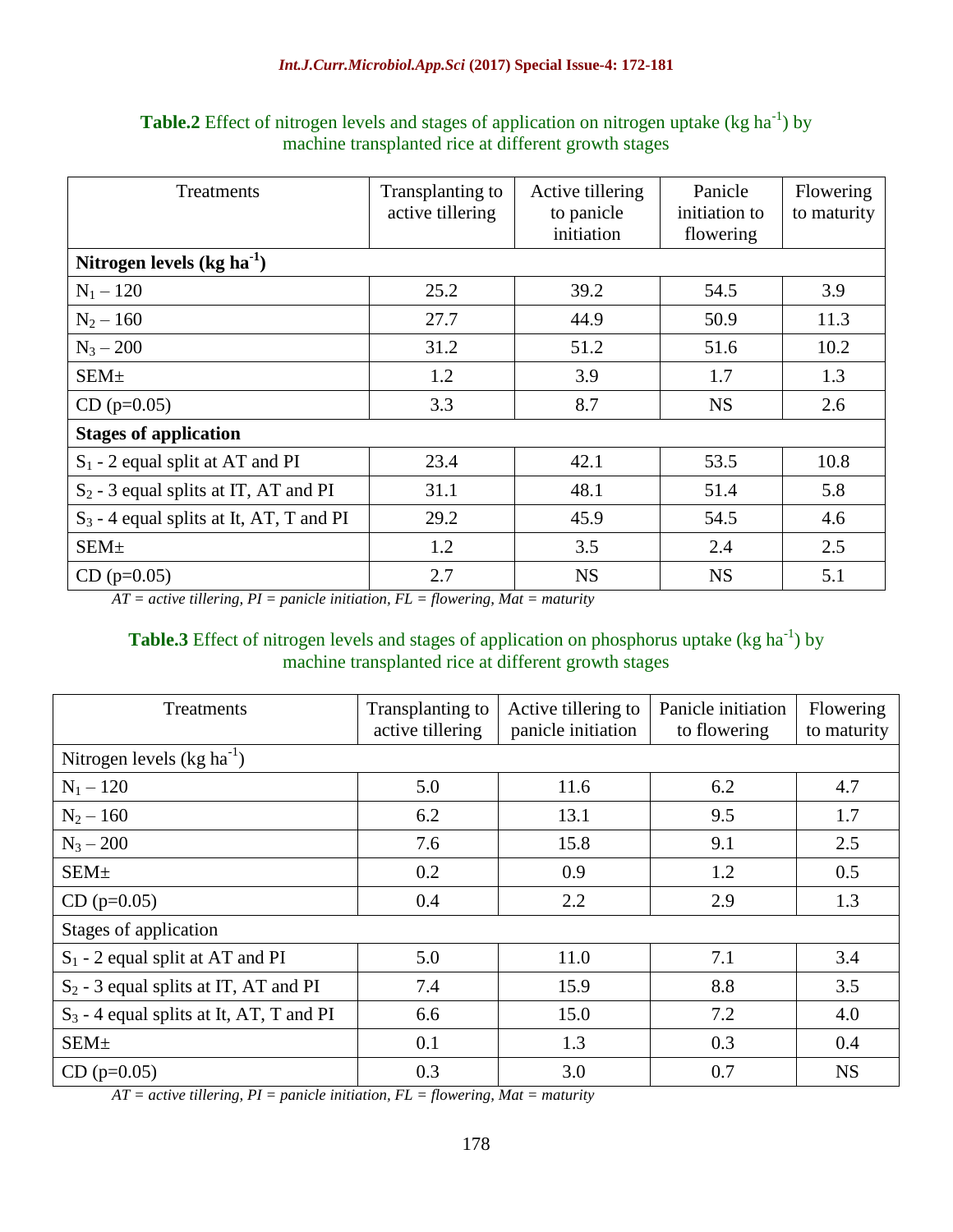| <b>Treatments</b>                                | Transplanting | Active tillering | Panicle       | Flowering to |  |  |  |
|--------------------------------------------------|---------------|------------------|---------------|--------------|--|--|--|
|                                                  | to active     | to panicle       | initiation to | maturity     |  |  |  |
|                                                  | tillering     | initiation       | flowering     |              |  |  |  |
| Nitrogen levels $(kg ha^{-1})$                   |               |                  |               |              |  |  |  |
| $N_1 - 120$                                      | 22.1          | 43.5             | 45.6          | 19.6         |  |  |  |
| $N_2 - 160$                                      | 26.7          | 47.9             | 43.5          | 19.4         |  |  |  |
| $N_3 - 200$                                      | 30.1          | 57.2             | 38.5          | 15.4         |  |  |  |
| SEM <sub>±</sub>                                 | 1.5           | 1.7              | 2.2           | 3.3          |  |  |  |
| $CD (p=0.05)$                                    | 4.1           | 4.8              | <b>NS</b>     | <b>NS</b>    |  |  |  |
| Stages of application                            |               |                  |               |              |  |  |  |
| $S_1$ - 2 equal split at AT and PI               | 20.5          | 48.6             | 47.0          | 18.4         |  |  |  |
| S <sub>2</sub> - 3 equal splits at IT, AT and PI | 30.9          | 51.9             | 39.6          | 16.8         |  |  |  |
| $S_3$ - 4 equal splits at It, AT, T and PI       | 27.7          | 47.9             | 42.0          | 18.3         |  |  |  |
| SEM <sub>±</sub>                                 | 2.2           | 2.4              | 2.0           | 3.2          |  |  |  |
| $CD$ (p=0.05)                                    | 4.5           | <b>NS</b>        | 4.4           | <b>NS</b>    |  |  |  |

**Table.4** Effect of nitrogen levels and stages of application on potassium uptake (kg ha<sup>-1</sup>) by machine transplanted rice at different growth stages

 $AT = active$  *tillering, PI* = *panicle initiation, FL* = *flowering, Mat* = *maturity* 

## **Potassium uptake (kg ha-1 )**

Potassium uptake of the crop was significantly influenced by nitrogen levels and stages of application. Potassium uptake was rapid from active tillering to flowering then it continues to increase at a decreasing rate to maturity (Table 1).

Maximum K uptake  $(30.1 \text{ kg ha}^{-1})$  at active tillering, 87.3  $kg$  ha<sup>-1</sup> at panicle initiation, 125.8 kg ha<sup>-1</sup> at flowering and 141.2 kg ha<sup>-1</sup> at harvest) was observed with the application of 200 kg N  $ha^{-1}$  and was at par with the application of 160 kg N  $\text{ha}^{-1}$  at active tillering and at harvest except at panicle initiation and flowering. Potassium uptake with application of 200 kg N  $\text{ha}^{-1}$  was significantly higher as compared to application of 120 kg N ha<sup>-1</sup> by 8.0 kg ha<sup>-1</sup> at active tillering,  $21.7$  kg ha<sup>-1</sup> at panicle initiation,  $24.6 \text{ kg}$  ha<sup>-1</sup> at flowering and 10.4 kg ha<sup>-1</sup> at harvest. Application of 160 kg N  $ha^{-1}$  recorded 4.6 kg  $ha^{-1}$  increase in K uptake at active tillering and  $6.7 \text{ kg ha}^{-1}$  at harvesting over application of 120 kg N ha<sup>-1</sup>. Majumdar *et al.,* (2005) explained that nitrogen had a complimentary effect on availability of K, thus enhanced uptake of N resulted in enhancement in the uptake of K. Lowest K uptake was observed with application of  $120 \text{ kg}$  N ha<sup>-1</sup> at all growth stages.

Regarding split schedules, 3 equal split observed highest K uptake (30.9, 82.8 and 122.4 kg ha<sup>-1</sup>) at active tillering, panicle initiation and at flowering, respectively, and was non-significant at harvest. The increase in K uptake with 3 equal splits over 2 equal splits were 10.4  $kg$  ha<sup>-1</sup> at active tillering, 13.7 kg ha<sup>-1</sup> at panicle initiation and 16.3 kg ha<sup>-1</sup> at flowering. The interactive effect of nitrogen levels and split schedules were found to be non-significant on K uptake at all growth stages.

Average potassium uptake was 26.3, 49.5, 42.5 and 18.1 kg  $ha^{-1}$  at periods from transplanting to active tillering, active tillering to panicle initiation, panicle initiation to flowering and flowering to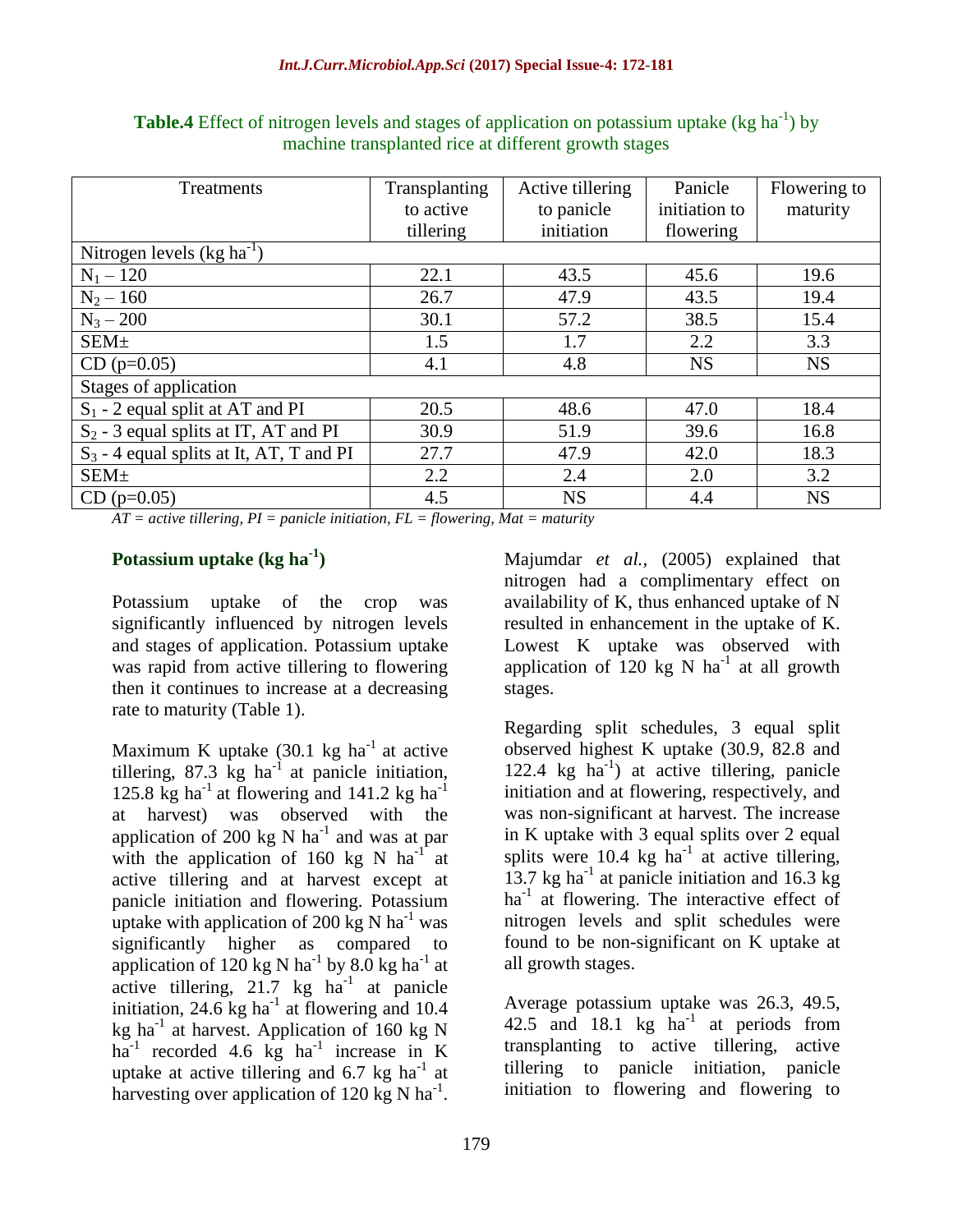maturity respectively (Table 4). Maximum potassium uptake was observed at active tillering to panicle initiation (36.5%), followed by panicle initiation to flowering (31.1%), transplanting to active tillering (19.4%) and least at flowering to maturity (13.0%). Generally, it could be seen that potassium uptake increased with increase nitrogen application rate. Three equal split applications observed highest uptake at transplanting to active tillering and from active tillering to panicle initiation, then followed by 2 equal splits from panicle initiation to flowering and to maturity.

#### **Relationship between total nutrient uptake and grain yield**

Significant correlations existed between grain yield and total nitrogen, phosphorus and potassium uptake amounts. These correlation coefficients were 0.99, 0.95 and 0.99 as influenced by nitrogen levels and 0.89, 0.88 and 0.83 as influenced by stages of application for nitrogen, phosphorus and potassium respectively (Fig. 1).

Application of 200 kg N  $ha^{-1}$  in three equal splits at initial tillering, active tillering and panicle initiation enabled the crop to produced significantly highest dry matter production which resulted in recording highest total nitrogen, phosphorus and potassium uptake. Maximum nitrogen uptake was recorded at panicle initiation to flowering stages while phosphorus and potassium uptakes were highest at active tillering to panicle initiation stage. These results are important in making sound fertilizer recommendations regarding the application of nitrogen, phosphorus and potassium at the optimum levels and time of application.

## **References**

Babu, P.V.R., Rao, Ch. P., Subbaiah, G. and Rani, Y.A., 2013. Effect of different

levels of nitrogen and phosphorus on growth and yield of *kharif* rice (*Oryza sativa* L.). The Andhra Agricultural Journal 60(3), 528-534.

- Chaudhary, S.K., Singh, Y., Pandey, D.N and Dharminder, 2013. Nitrogen scheduling, phosphorous management and green manuring for increasing productivity of lowland rice. Oryza 50(3), 253-258.
- Fageria, N.K., Santos, A.B and Baligar, V.C., 1997. Phosphorus soil test calibration for lowland rice on an inceptisol. *Agronomy Journal* 89, 737- 742.
- Fillery, I.R.P., Simpson, J.R and De Datta, S.K., 1984. Influence of field environment and fertilizer management on ammonia loss from flooded rice. *Journal of Soil Science Society, American* 48, 914-920.
- IFC (International Fertilizer Correspondent), 1982. FAO/FAIC working party on the economics of fertilizer use 23(1), 7-10.
- Jayanthi, T., Gali, S.K., Chimmad, V.P and Angadi, V.V., 2007. Leaf colour chart based N management on yield, harvest index and partial factor productivity of rainfed rice. *Karnataka Journal of Agricultural Science*20 (2), 405-406.
- Juliano, B.O., 1993. Rice in Human Nutrition. **FAO** Food Nutrition.Series.No. 26. International Rice Research Institute: Manila, Philippines.
- Kumar, R.M., Surekha, K., Padmavathi, Ch., Rao, L.V.S., Latha, P.C., Prasad, M.S., Babu, V.R., Ramprasad, A.S., Rupela, O.P., Goud, P.V., Raman, P.M., Somashekar, N., Ravichandran, S., Singh, S.P and Viraktamath, B.C., 2009. Research experiences on System of Rice Intensification and future directions. *Journal of Rice Research* 2, 61-73.